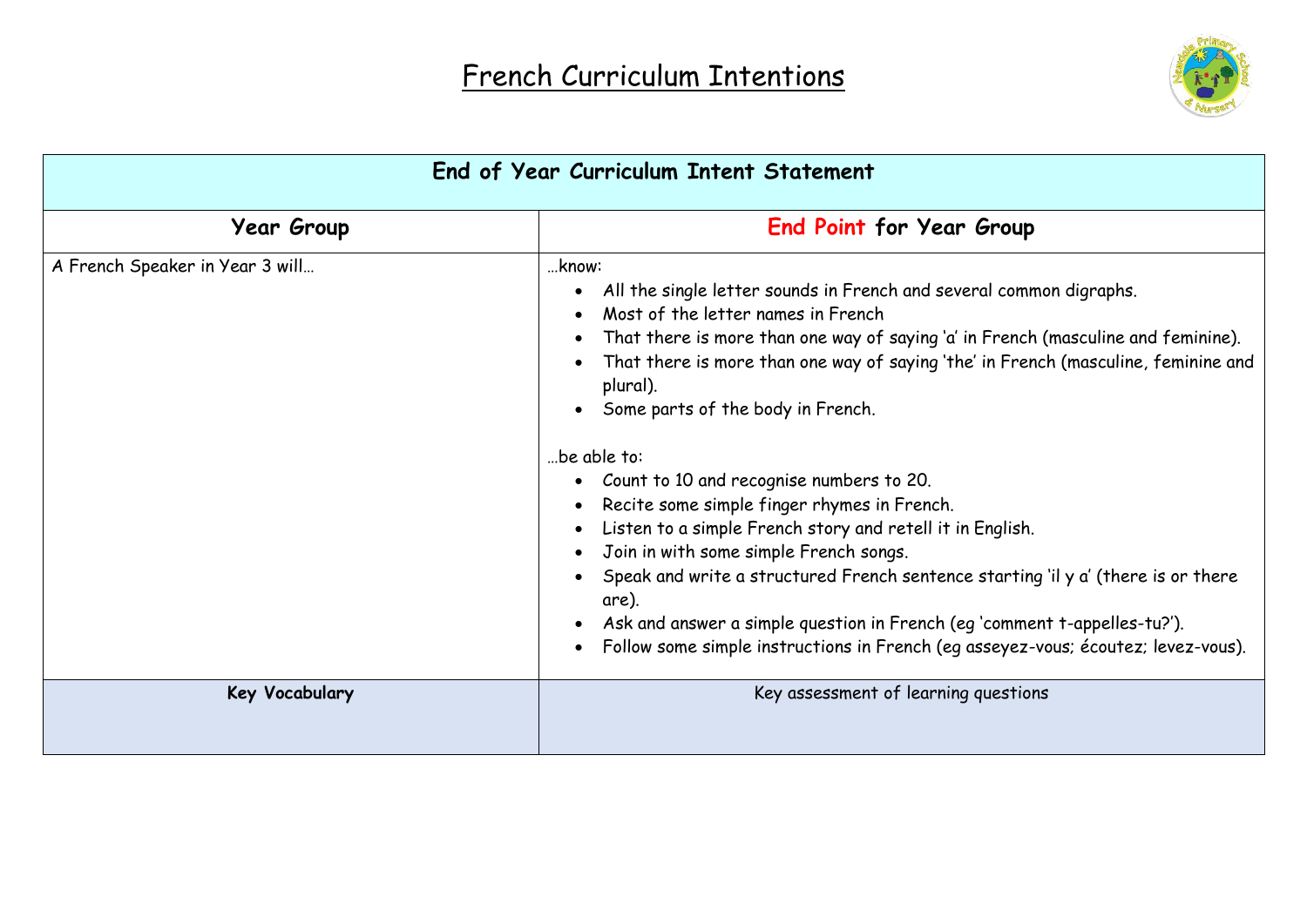

| Un                                                    | Phonemes      | Why do the French have more than one way of saying 'a'?                                 |  |
|-------------------------------------------------------|---------------|-----------------------------------------------------------------------------------------|--|
| Deux                                                  | Graphemes     | Why do the French have more than one way of saying 'the'?                               |  |
| Trois                                                 | Letter sounds | Can you identify the words you know in a song or rhyme and translate them?              |  |
| Quatre                                                | Letter names  | Can you use what you know to identify the meaning of some new words in context?         |  |
| $C$ ing                                               | Masculine     |                                                                                         |  |
| <b>Six</b>                                            | Feminine      |                                                                                         |  |
| Sept                                                  | Adjectives    |                                                                                         |  |
| <b>Huit</b>                                           |               |                                                                                         |  |
| Neuf                                                  |               |                                                                                         |  |
| <b>Dix</b>                                            |               |                                                                                         |  |
| Logical Progression Links to Enhance Long Term Memory |               | A celebration of Epiphany French-style with a Galette des Rois (special cake) and a     |  |
| (learning)                                            |               | chance to take part in the ceremony of King or Queen for the day associated with the    |  |
|                                                       |               | cutting and eating of the Galette.                                                      |  |
|                                                       |               | Photographs of the French way of life taken by the teacher and used to highlight        |  |
|                                                       |               | similarities and differences between some life in England and France (eg house numbers; |  |
|                                                       |               | shutters; street names; café culture).                                                  |  |
|                                                       |               | Links to letters and sounds and SPaG in English.                                        |  |
| A French Speaker in Year 4 will                       |               | know:                                                                                   |  |
|                                                       |               | How to use French letter names to spell out known words.                                |  |
|                                                       |               | That there are 2 ways of saying 'a': un (masculine) and une (feminine).                 |  |
|                                                       |               | 3 ways of saying 'the': le (masculine), la (feminine) and les (plural).                 |  |
|                                                       |               | Some of the main cities of France and their key characteristics.                        |  |
|                                                       |               | The days of the week in French.                                                         |  |
|                                                       |               | Some common adjectives in French (including colours) and how to position                |  |
|                                                       |               | them in a sentence.                                                                     |  |
|                                                       |               |                                                                                         |  |
|                                                       |               | .be able to:                                                                            |  |
|                                                       |               |                                                                                         |  |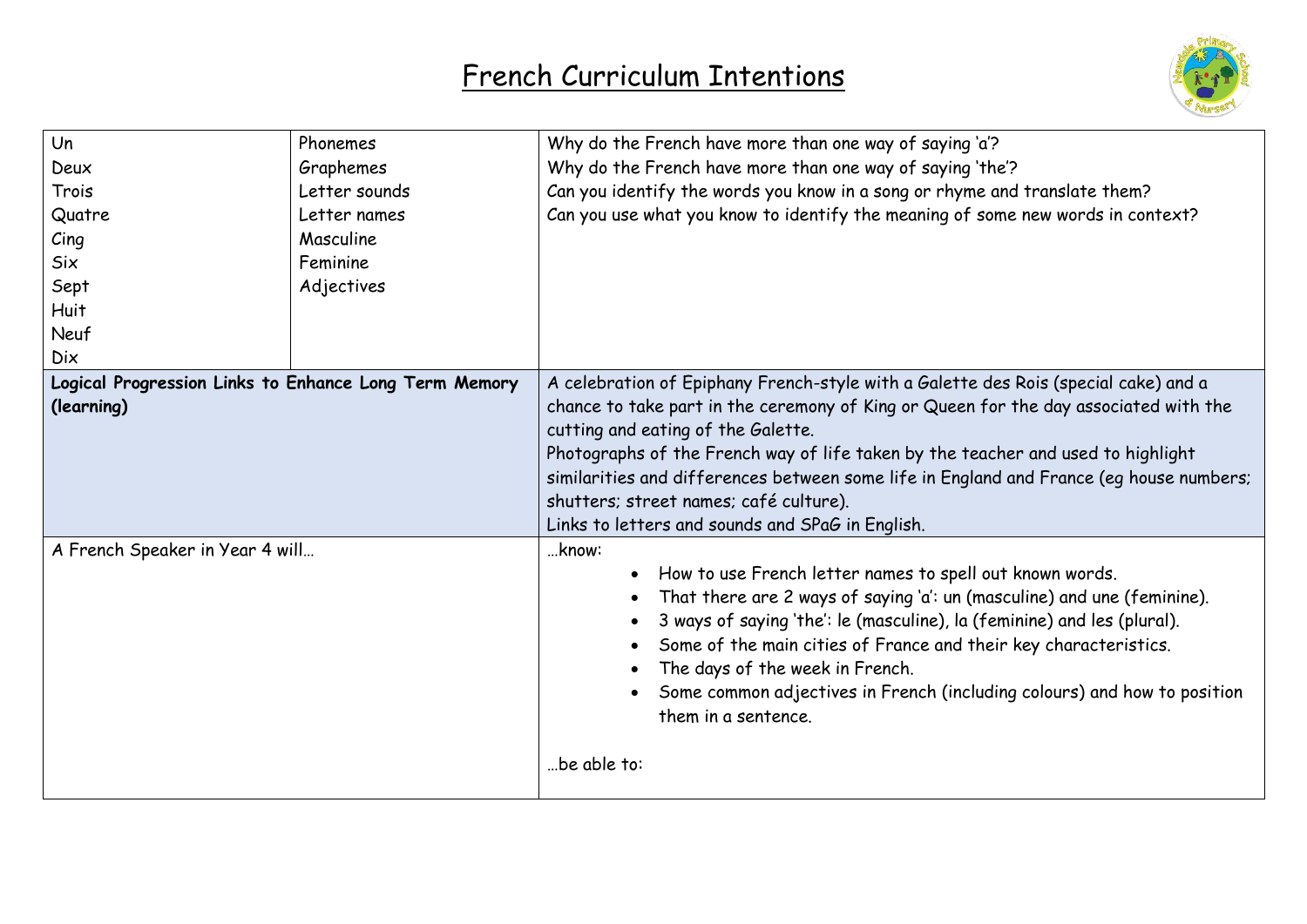

|                |     |        | Count to at least 20 in French.<br>Recognise some animal names in French<br>Know some French words for clothing.<br>Speak and write a variety of structured French sentences.<br>Answer questions in French about given sentences (eg le cochon rose vole.<br>Qui vole?)<br>Use their phonetic knowledge to sound out new French words.<br>Use their knowledge of vocabulary to work out the meaning of some new<br>phrases.<br>Explain some of the differences in the way British people and French<br>people celebrate festivals (eg Christmas).<br>Describe the Dordogne region of France and compare it to Telford. |
|----------------|-----|--------|-------------------------------------------------------------------------------------------------------------------------------------------------------------------------------------------------------------------------------------------------------------------------------------------------------------------------------------------------------------------------------------------------------------------------------------------------------------------------------------------------------------------------------------------------------------------------------------------------------------------------|
| Key Vocabulary |     |        | Key assessment of learning questions                                                                                                                                                                                                                                                                                                                                                                                                                                                                                                                                                                                    |
|                |     |        |                                                                                                                                                                                                                                                                                                                                                                                                                                                                                                                                                                                                                         |
| Qui?           | Un  | Petit  | Can you name 2 different ways of saying 'a' in French?                                                                                                                                                                                                                                                                                                                                                                                                                                                                                                                                                                  |
| Qu'est-ce que  | Une | Grand  | Can you name more than one way of saying 'the' in French?                                                                                                                                                                                                                                                                                                                                                                                                                                                                                                                                                               |
| c'est?         | Le  | Rouge  | Can you name at least 6 colours in French?                                                                                                                                                                                                                                                                                                                                                                                                                                                                                                                                                                              |
| Lundi          | La  | Bleu   | Can you name and use the words for small and big in French?                                                                                                                                                                                                                                                                                                                                                                                                                                                                                                                                                             |
| Mardi          | les | Jaune  | Can you identify some French question words in a given sentence? (eg qui, qu'est-ce que).                                                                                                                                                                                                                                                                                                                                                                                                                                                                                                                               |
| Mercredi       |     | Vert   |                                                                                                                                                                                                                                                                                                                                                                                                                                                                                                                                                                                                                         |
| Jeudi          |     | Blanc  |                                                                                                                                                                                                                                                                                                                                                                                                                                                                                                                                                                                                                         |
| Vendredi       |     | Noir   |                                                                                                                                                                                                                                                                                                                                                                                                                                                                                                                                                                                                                         |
| Samedi         |     | Marron |                                                                                                                                                                                                                                                                                                                                                                                                                                                                                                                                                                                                                         |
| Dimanche       |     | Violet |                                                                                                                                                                                                                                                                                                                                                                                                                                                                                                                                                                                                                         |
|                |     | Rose   |                                                                                                                                                                                                                                                                                                                                                                                                                                                                                                                                                                                                                         |
|                |     | Orange |                                                                                                                                                                                                                                                                                                                                                                                                                                                                                                                                                                                                                         |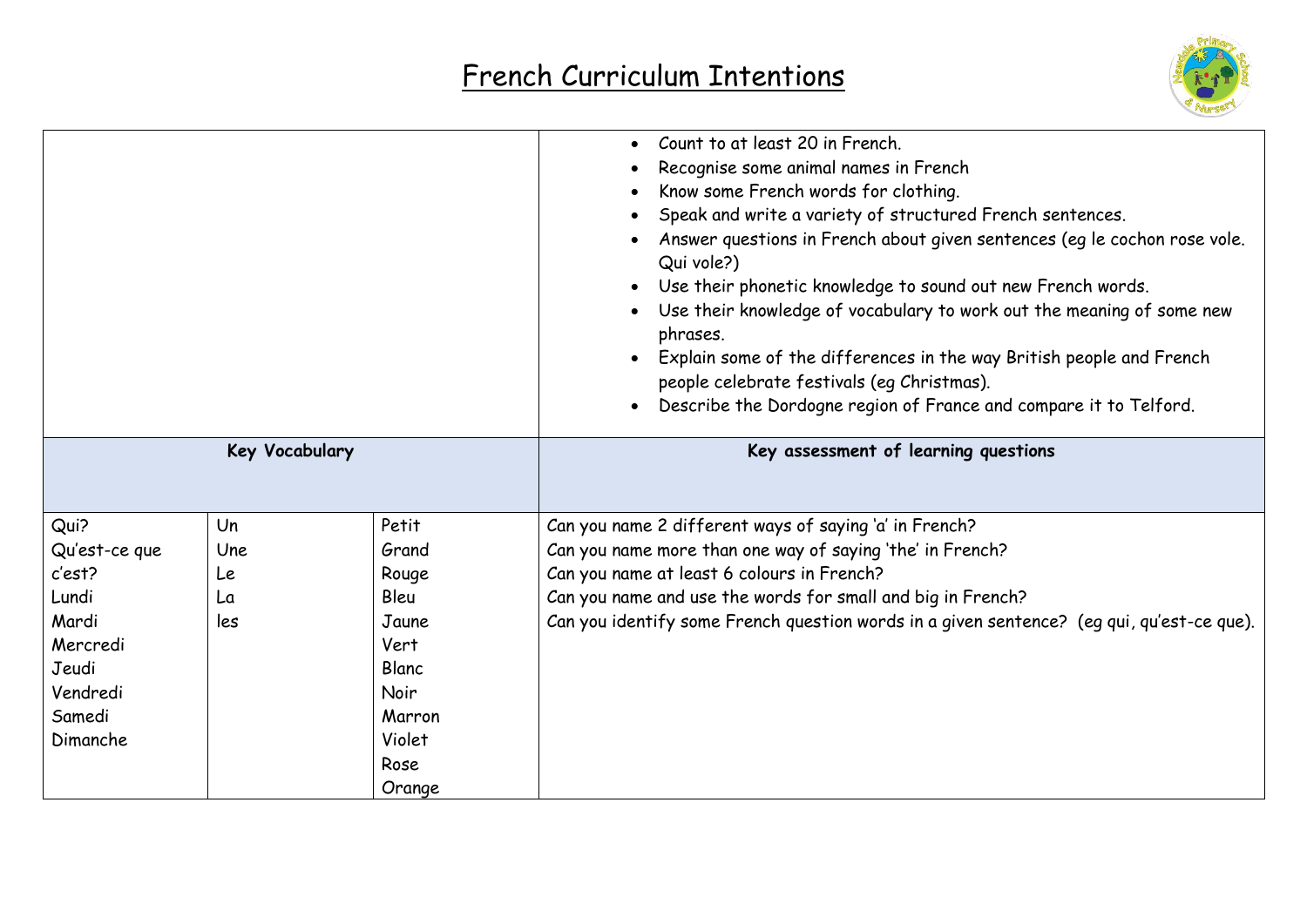

| Logical Progression Links to Enhance Long Term Memory<br>(learning) | French Breakfast Club held regularly throughout the year.<br>An annual celebration of the European Day of Languages on September 26 <sup>th</sup> .<br>Regular repetition of songs, rhymes and games to combine physical and mental activity;<br>to increase enjoyment; to use music as a medium for learning (eg reciting 1-20 in French<br>getting softer and louder to guide a volunteer to a hidden object).                                                                                                                                                                                                                                                                                                |
|---------------------------------------------------------------------|-----------------------------------------------------------------------------------------------------------------------------------------------------------------------------------------------------------------------------------------------------------------------------------------------------------------------------------------------------------------------------------------------------------------------------------------------------------------------------------------------------------------------------------------------------------------------------------------------------------------------------------------------------------------------------------------------------------------|
| A French Speaker in Year 5 will                                     | know:<br>All single letter sounds and common digraphs and trigraphs in French.<br>How to conjugate and use some regular -er verbs in the present tense.<br>The verbs être (to be), avoir (to have) and aller (to go) are irregular and must be<br>learned separately.<br>That there are masculine and feminine determiners (eg pronouns) in French.<br>Some words for family members in French (eg father, mother, sister, brother,<br>grandmother, grandfather, aunt, uncle).<br>The months of the year in French.<br>That French adjectives agree with a given noun and so will change according to<br>whether an object is masculine, feminine or plural.<br>• About some regional French food specialities. |
|                                                                     | be able to:<br>• Speak and write a fuller range of sentences making their own choices about<br>added details (eg choosing their own adjectives to describe).<br>Carry out a simple role play in French (eg ordering food in a café from a given<br>menu).<br>Ask and answer some simple questions in French.<br>Explain that 21, 31, 41 etc all follow a different pattern from other numbers in<br>French (ie 21 = 20 'and' 1 etc).<br>Write the date in French (with some prompts).                                                                                                                                                                                                                           |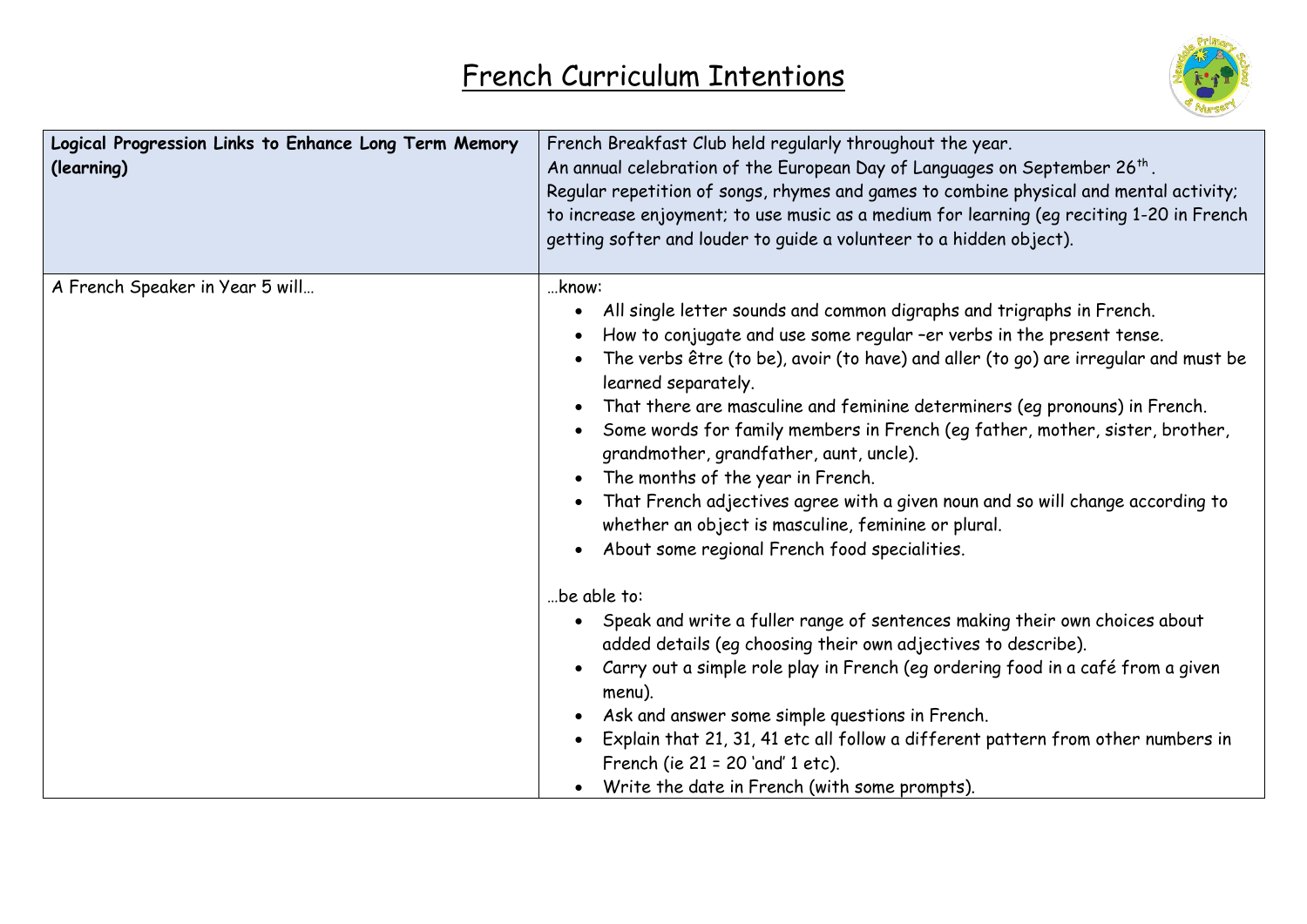

|                                                                                |                            |                                                       | Recognise the time in French using 'heure' (o'clock), 'et quart' (quarter past), 'et<br>$\bullet$<br>demie' (half past) and 'moins le quart' (quarter to).                                                             |
|--------------------------------------------------------------------------------|----------------------------|-------------------------------------------------------|------------------------------------------------------------------------------------------------------------------------------------------------------------------------------------------------------------------------|
| Key Vocabulary                                                                 |                            |                                                       | Key assessment of learning questions                                                                                                                                                                                   |
| Janvier<br>Février                                                             | Quelle heure est-<br>il?   | La mère<br>Le père                                    | Can you identify some French regional foods?<br>Name some of the major cities in France and at least 2 facts associated with them.                                                                                     |
| Mars<br>Avril                                                                  | Heure<br>Et demie          | Le frère<br>La soeur                                  | Identify some major French cities from their position on a map of France.<br>Match times in French words with clock faces.                                                                                             |
| Mai<br>Juin<br>Juillet<br>Août<br>Septembre<br>Octobre<br>Novembre<br>Décembre | Et quart<br>Moins le quart | Le grand-père<br>La grand'mère<br>La tante<br>L'oncle | Match the subject and appropriate verb form for regular -er verbs.                                                                                                                                                     |
| Logical Progression Links to Enhance Long Term Memory<br>(learning)            |                            |                                                       | French Breakfast Club held regularly throughout the year.<br>An annual celebration of the European Day of Languages on September 26 <sup>th</sup> .<br>Role play of a French Café.<br>Links with maths (time telling). |
| A French Speaker in Year 6 will                                                |                            |                                                       | know:<br>How to apply their knowledge of phonemes to help them read unfamiliar words<br>and phrases.<br>Some words or phrases to describe themselves.                                                                  |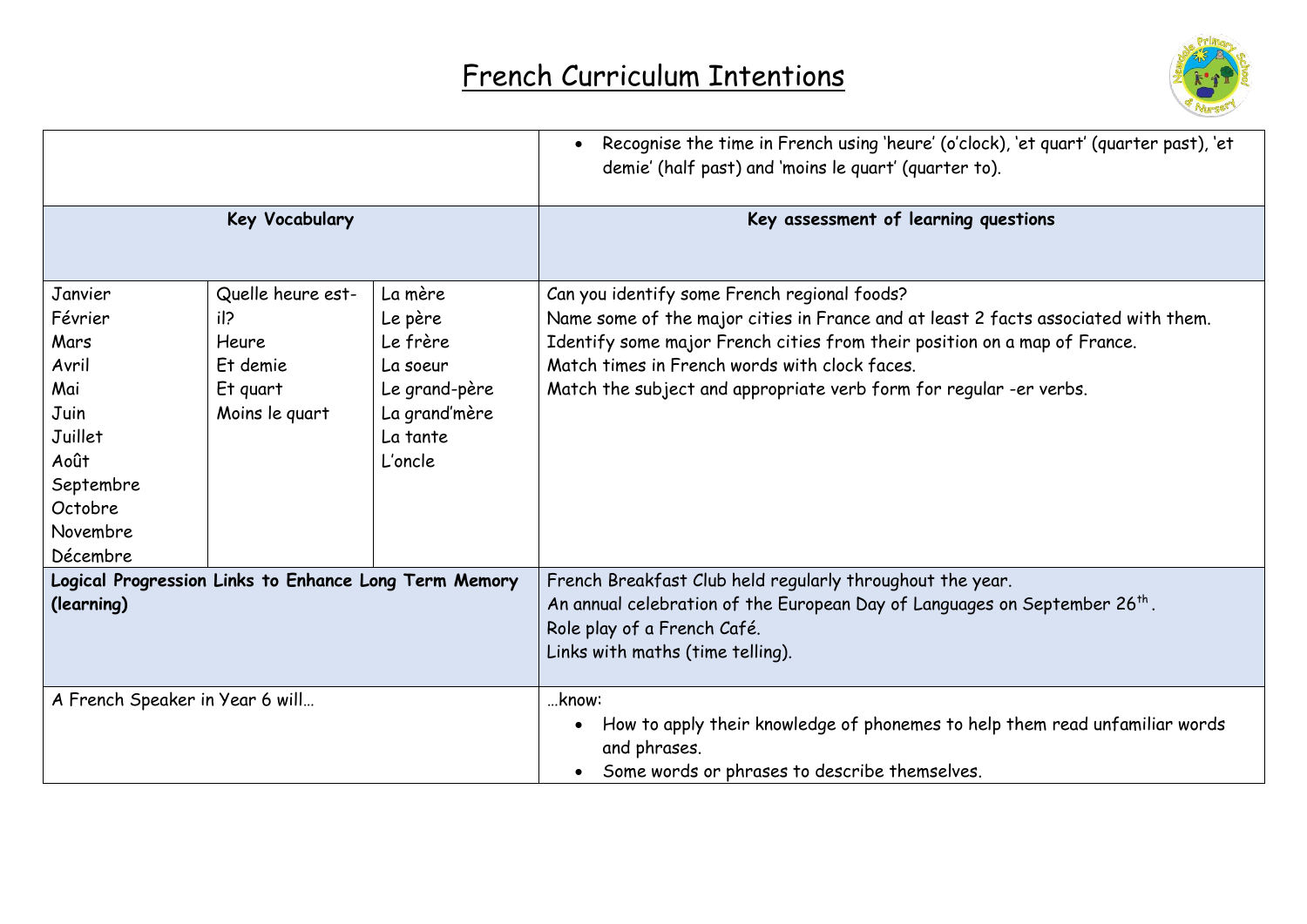

|            |                |           | Some words or phrases to describe where they live (eq town / country / house /<br>$flat$ ).<br>About the French school system and where it corresponds or differs from the<br>British system.<br>be able to:<br>Speak, read and write a variety of French sentences, including adding their own<br>detail.<br>Prepare a short speech about themselves in French and say it to the class.<br>Conduct a simple conversation in French.<br>Give, listen to and respond to simple instructions in French (eg giving directions<br>around a grid showing places in a town).<br>Recognise the French words for 100 (cent) and 1000 (mille).<br>Describe different people using simple sentences.<br>Use the verbs être, avoir and aller in simple sentences.<br>Describe some of the similarities and differences between the way families<br>spend holidays in France and in Britain. |
|------------|----------------|-----------|----------------------------------------------------------------------------------------------------------------------------------------------------------------------------------------------------------------------------------------------------------------------------------------------------------------------------------------------------------------------------------------------------------------------------------------------------------------------------------------------------------------------------------------------------------------------------------------------------------------------------------------------------------------------------------------------------------------------------------------------------------------------------------------------------------------------------------------------------------------------------------|
|            | Key Vocabulary |           | Key assessment of learning questions                                                                                                                                                                                                                                                                                                                                                                                                                                                                                                                                                                                                                                                                                                                                                                                                                                             |
| A droite   | L'école        | Conjugate | Can you use given vocabulary to describe yourself in French?                                                                                                                                                                                                                                                                                                                                                                                                                                                                                                                                                                                                                                                                                                                                                                                                                     |
| A gauche   | Le cinéma      | Etre      | Can you list some similarities and differences between the French and British education                                                                                                                                                                                                                                                                                                                                                                                                                                                                                                                                                                                                                                                                                                                                                                                          |
| Tout droit | La boulangerie | Avoir     | system?                                                                                                                                                                                                                                                                                                                                                                                                                                                                                                                                                                                                                                                                                                                                                                                                                                                                          |
|            | Le supermarché | Je        | Can you compare and contrast some different aspects of the French and British way of                                                                                                                                                                                                                                                                                                                                                                                                                                                                                                                                                                                                                                                                                                                                                                                             |
|            | Le marché      | Tu        | life and give your own opinion about which you prefer and why.                                                                                                                                                                                                                                                                                                                                                                                                                                                                                                                                                                                                                                                                                                                                                                                                                   |
|            | La piscine     | I         |                                                                                                                                                                                                                                                                                                                                                                                                                                                                                                                                                                                                                                                                                                                                                                                                                                                                                  |
|            | La gare        | Elle      |                                                                                                                                                                                                                                                                                                                                                                                                                                                                                                                                                                                                                                                                                                                                                                                                                                                                                  |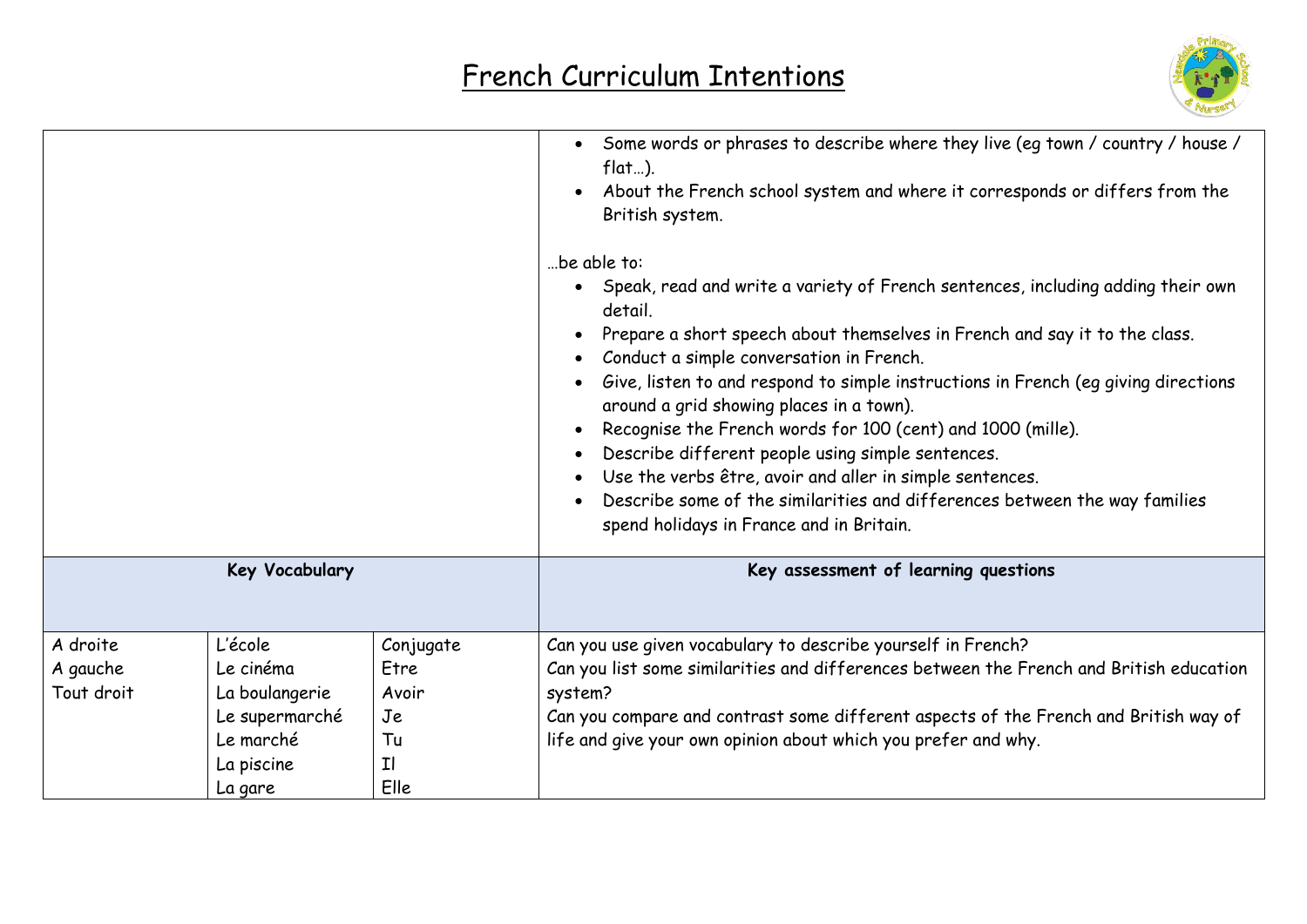

|                                                       | Le café | <b>Nous</b> |                                                                                        |
|-------------------------------------------------------|---------|-------------|----------------------------------------------------------------------------------------|
|                                                       |         | Vous        |                                                                                        |
|                                                       |         | Ils         |                                                                                        |
|                                                       |         | Elles       |                                                                                        |
| Logical Progression Links to Enhance Long Term Memory |         |             | French Breakfast Club held regularly throughout the year.                              |
| (learning)                                            |         |             | An annual celebration of the European Day of Languages on September 26 <sup>th</sup> . |
|                                                       |         |             | Links including visits from some secondary French students from Hadley Learning        |
|                                                       |         |             | Community.                                                                             |
|                                                       |         |             | Paired work with a grid giving and following instructions and using French numbers and |
|                                                       |         |             | directions.                                                                            |
|                                                       |         |             | French food tasting.                                                                   |
|                                                       |         |             | Links with SPaG: word class; conjugate; subject; adverbial phrase; adjectival phrase.  |

#### **End of Primary School Curriculum Intent Statement/School Ready for Key Stage Three**

A French Speaker at Newdale will…

Recognise that not all of the world speaks English and that speaking another language can enhance our understanding and enjoyment of different cultures around the world. They will also appreciate that there are different ways of living including day to day experiences such as the food we eat and the way we celebrate important local and national events. They will have been challenged to broaden their horizons when contemplating their own choices and priorities in future life. They will know and regularly use key French vocabulary for everyday objects and experiences and recognise these by sight and by hearing. They will have a basic grounding in French grammar which will provide building blocks for any future language learning.

…be able to:

- Recognise and use simple French vocabulary in context.
- Know some key differences in French and English grammar (eg masculine and feminine determiners).